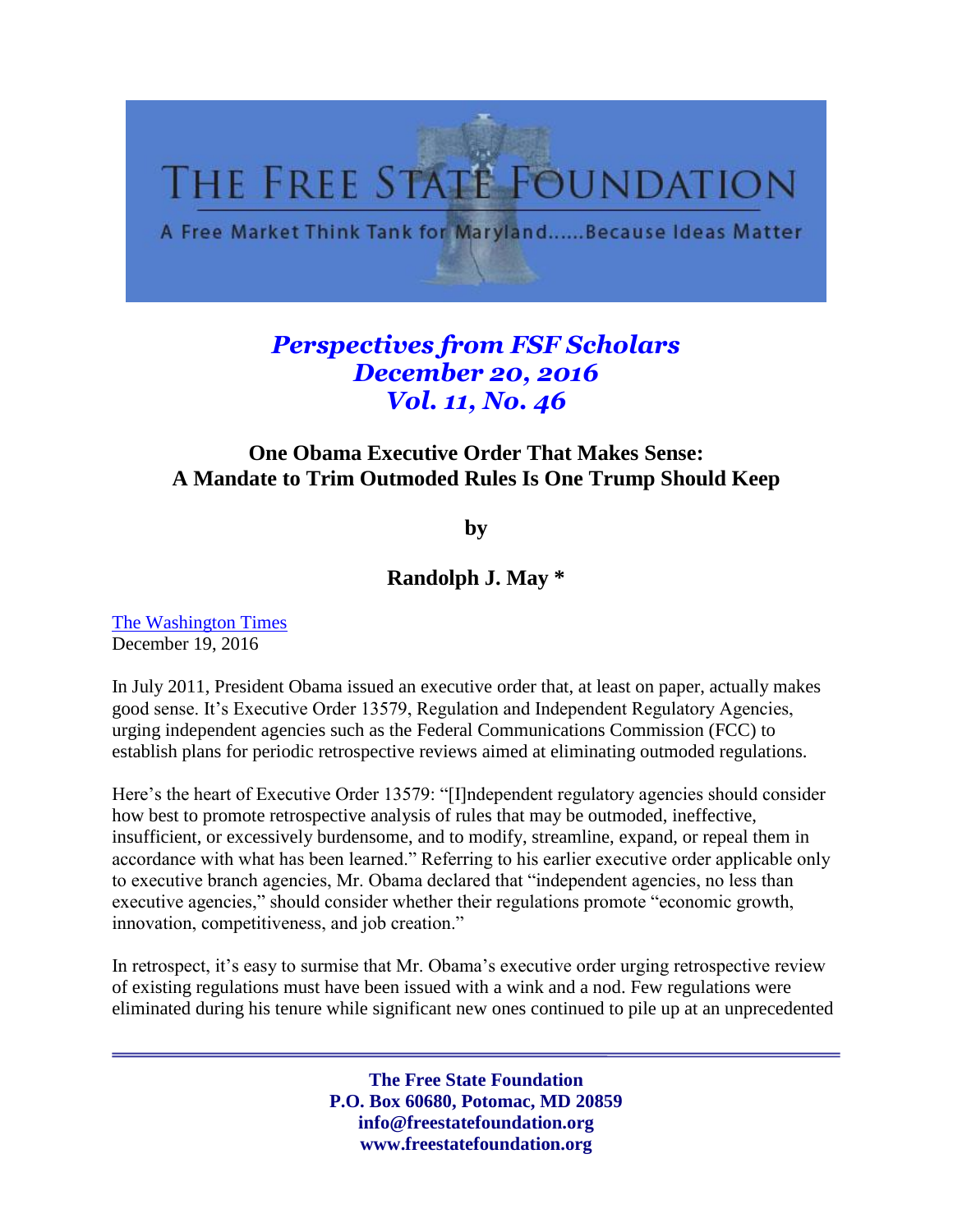rate. According to the Competitive Enterprise Institute's Wayne Crews, the Obama administration already has completed 551 "economically significant" rules — those that are projected to have economic effects of at least \$100 million — compared to the 390 economically significant rules completed during President George W. Bush's eight years. With a month to go, this year's Federal Register page count already has set an all-time record at 87,000 pages.

While President-elect Donald Trump has said he will reverse many of Mr. Obama's executive orders on Day One, there's no reason to jettison Executive Order 13579. Instead, he ought to urge his appointees to the independent agencies, including those officials who are designated in "acting" capacities, promptly to initiate rigorous retrospective reviews of existing regulations.

Certainly, the Federal Communications Commission would be as good a place as any to start getting rid of regulations that long ago outlived their original purpose. Tom Wheeler, the Obama administration's FCC chairman, never took the president's retrospective review order seriously — or, for that matter, Congress' express direction in the Communications Act that the FCC engage in a biennial review of all telecommunications regulations to repeal or modify any rules that are no longer in the public interest.

During the past two decades, effective competition has developed in most segments of the communications marketplace, with digital-age technologies enabling more abundant consumer choices among services and applications. Despite this, the FCC has made no meaningful effort to engage in retrospective reviews with the objective of eliminating or curtailing regulations that no longer make sense. Instead, it acts as if it inhabits a time warp, with a mindset stuck in an era when monopolistic Ma Bell provided telephone service over copper wires and three television networks dominated the video marketplace.

That era is gone forever. In today's digital broadband environment, companies compete to provide innovative internet, video, data and voice services and applications across various platforms, whether these platforms employ fiber, wireline, cable, wireless or satellite technologies, or combinations of these.

The FCC needs to take account of current competitive marketplace realities in assessing whether legacy regulations are necessary. This includes not only reviews of regulations adopted decades ago, such as woefully outdated media ownership rules and requirements that prevent the discontinuance of little-used, economically inefficient legacy analog telephone services, but also recently adopted rules, such as the new public utility-like net neutrality mandates and overly expansive privacy regulations.

Recall that Mr. Obama's Executive Order 13579 urged the FCC, in examining whether to retain or modify regulations on the books, to consider whether the rules promote "economic growth, innovation, competitiveness, and job creation." These are certainly pertinent considerations, especially because Mr. Trump has said that achieving more robust economic growth and job creation are priorities.

In engaging in regulatory reviews, rigorous, empirically-based, cost-benefit analysis and consideration of the least restrictive alternatives are crucial. But above all, the agency must not turn a blind eye, as it has too often in recent years, to the existence of actual and potential marketplace competition.